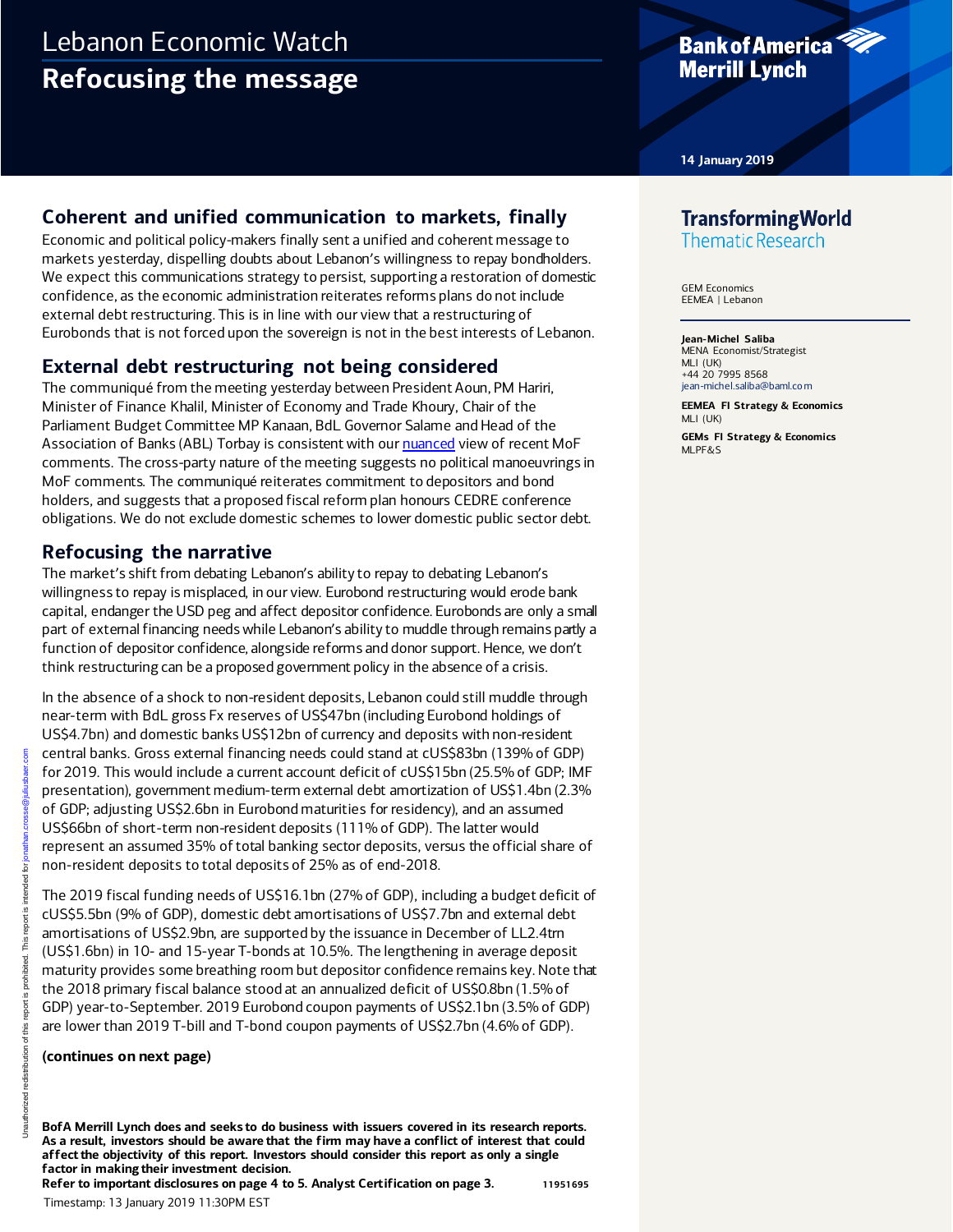### **Lessons from Cyprus**

The Cyprus crisis in 2012-13 could provide a template for implications of a hard landing, given some economic similarities. Cyprus had an oversized banking sector funded partly non-resident deposits, with high exposure to the domestic real estate sector and concentrated exposure to Greece. The latter incurred heavy losses due to the Greek restructuring, resulting in recapitalization needs. The government also had large fiscal deficits and high public sector debt (86% of GDP in 2012). The government lost market access since mid-2011.

The balance sheet of the sovereign and banks were highly intertwined. Full bank recapitalization with public funds would have exacerbated poor public debt dynamics. Broad burden sharing was thus necessary and achieved through a bail-in of uninsured depositors. Payment restrictions and capital controls were imposed to safeguard financial stability. The downsizing of the financial services sector resulted in a need to adapt the country's business model. Significant fiscal consolidation was implemented as part of an IMF EFF program combined with European Stability Mechanism (ESM) financing, targeting a medium-term government debt level of c100% of GDP.

### **What would a hard landing in Lebanon look like?**

A muddle through scenario is our near-term base case scenario, under the assumption that depositor confidence remains stable. In the event where depositor confidence is sustainably impaired by recent market developments, higher domestic interest rates are likely to be a first line of defence on the monetary front. Imposition of capital controls is unlikely to be a sustainable policy given the need to attract non-resident deposits. Sustained deposit outflows would endanger the ability to maintain the USD peg and hence the ability to repay Eurobonds.

In a hypothetical external debt restructuring scenario, we doubt locals could be treated differently than foreign bond holders to minimize the impact on the domestic banking sector and maximize the potential haircut on foreign bond holders.

In this complex hypothetical external restructuring scenario, we would expect the large banking sector recapitalization requirements to have to be financed through external sources such as the IMF. The halt of non-resident deposit inflows could suggest a sharp real effective exchange rate adjustment would be necessary to narrow the large current account deficit.

We estimate the banking sector to hold a net long Fx position with net foreign currency asset position of cUS\$34bn (60% of GDP), including its foreign currency deposits at the BdL. The counterpart is thus likely to be a large next Fx short position in the corporate sector, which could thus lead to large NPLs in the event of a hard landing and devaluation. The banking sector held US\$16.3bn of Eurobonds, maintained capital of US\$20.3bn and held US\$189bn (333% of GDP) of deposits as of November.

Illustratively, assuming a 80% haircut on Eurobonds and a spike in NPLs to 20% on US\$35bn on banking sector foreign-currency claims on residents would lead to losses of cUS\$20bn (35% of GDP), erasing banking sector capital. In the event no external funding could be mobilized to keep banking sector adequacy ratio unchanged, this would require a bail-in of depositors of 10.6%. As the bulk of deposits is concentrated, with the IMF estimating that 1% of deposit accounts hold 50% of total deposits, deposit losses could be distributed unevenly. An external funding infusion would reduce this need.

Given large uncertainties and risks, we would expect exit yields to remain elevated.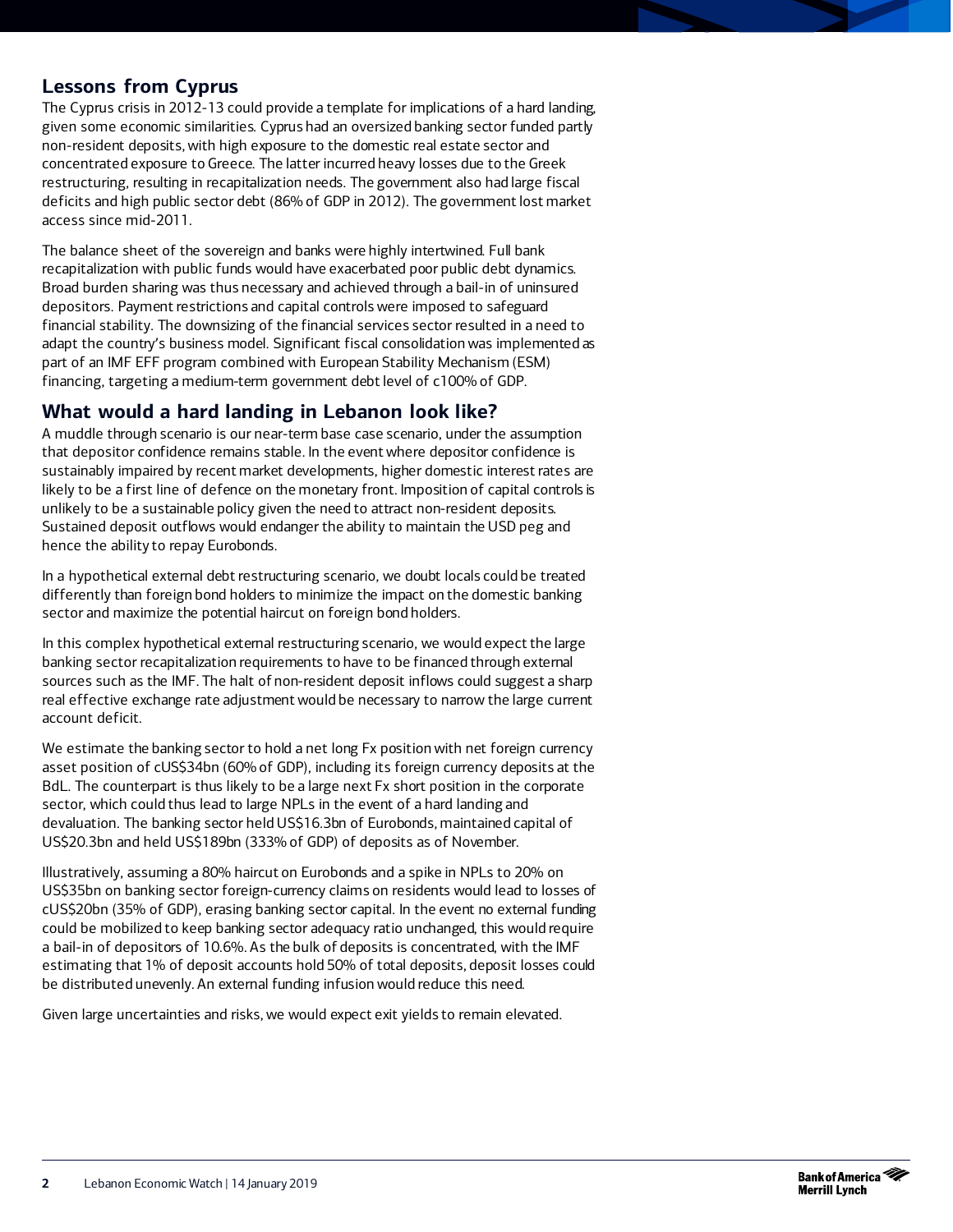## **Analyst Certification**

I, Jean-Michel Saliba, hereby certify that the views expressed in this research report accurately reflect my personal views about the subject securities and issuers. I also certify that no part of my compensation was, is, or will be, directly or indirectly, related to the specific recommendations or view expressed in this research report.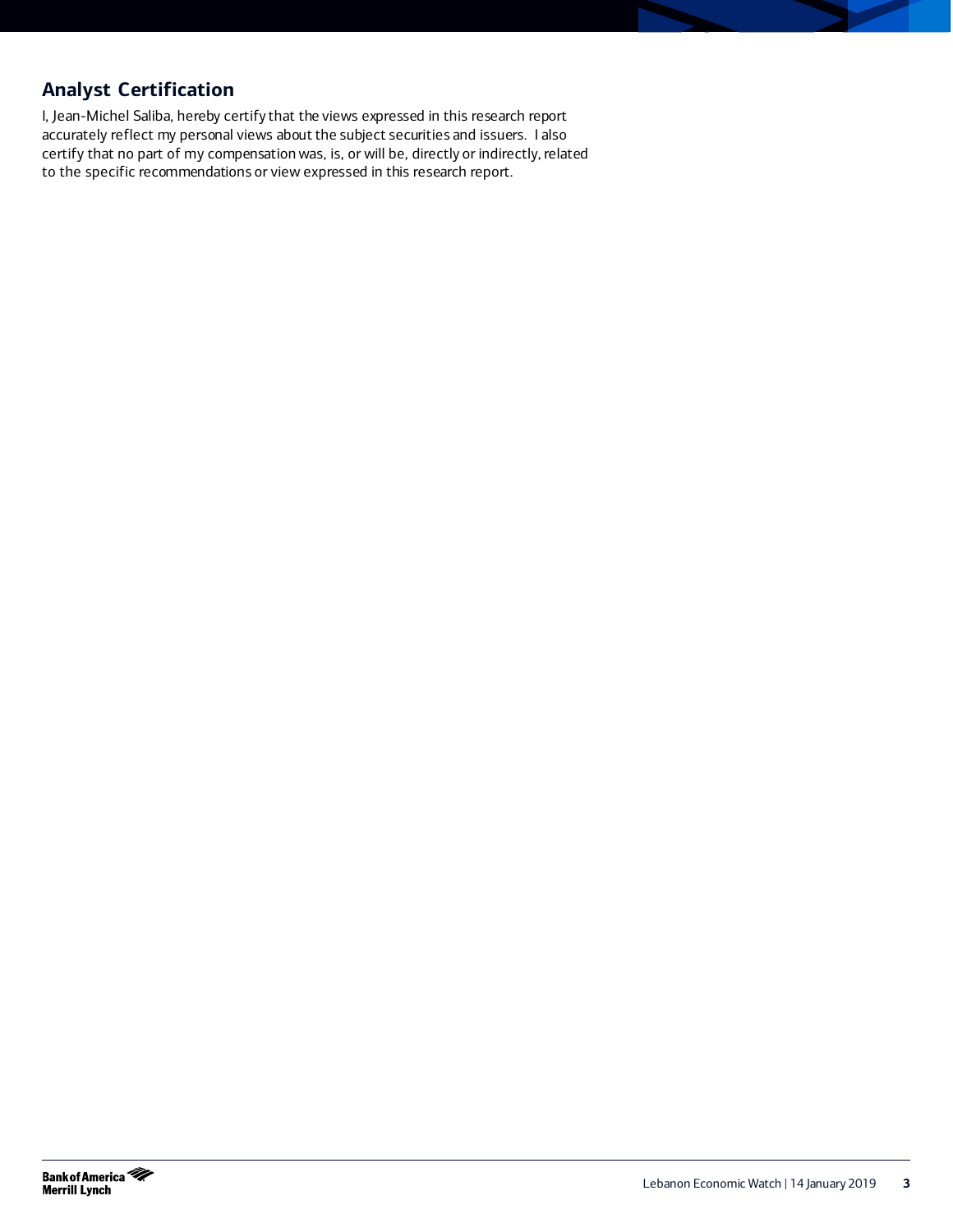# **Disclosures**

## **Important Disclosures**

MLPF&S or an affiliate has received compensation from the issuer for non-investment banking services or products within the past 12 months: Lebanon, Lebanon (Treasury). The issuer is or was, within the last 12 months, a non-securities business client of MLPF&S and/or one or more of its affiliates: Lebanon, Lebanon (Treasury).

MLPF&S or one of its affiliates trades or may trade as principal in the debt securities (or in related derivatives) that are the subject of this research report: Lebanon, Lebanon (Treasury). Due to the nature of strategic analysis, the issuers or securities recommended or discussed in this report are not continuously followed. Accordingly, investors must regard this report as providing stand-alone analysis and should not expect continuing analysis or additional reports relating to such issuers and/or securities.

BofA Merrill Lynch Research Personnel (including the analyst(s) responsible for this report) receive compensation based upon, among other factors, the overall profitability of Bank of America Corporation, including profits derived from investment banking. The analyst(s) responsible for this report may also receive compensation based upon, among other factors, the overall profitability of the Bank's sales and trading businesses relating to the class of securities or financial instruments for which such analyst is responsible.

### **Other Important Disclosures**

Prices are indicative and for information purposes only. Except as otherwise stated in the report, for the purpose of any recommendation in relation to: (i) an equity security, the price referenced is the publicly traded price of the security as of close of business on the day prior to the date of the report or, if the report is published during intraday trading, the price referenced is indicative of the traded price as of the date and time of the report; or (ii) a debt security (including equity preferred and CDS), prices are indicative as of the date and time of the report and are from various sources including Bank of America Merrill Lynch trading desks.

The date and time of completion of the production of any recommendation in this report shall be the date and time of dissemination of this report as recorded in the report timestamp.

This report may refer to fixed income securities that may not be offered or sold in one or more states or jurisdictions. Readers of this report are advised that any discussion, recommendation or other mention of such securities is not a solicitation or offer to transact in such securities. Investors should contact their BofA Merrill Lynch representative or Merrill Lynch Global Wealth Management financial advisor for information relating to fixed income securities.

Rule 144A securities may be offered or sold only to persons in the U.S. who are Qualified Institutional Buyers within the meaning of Rule 144A under the Securities Act of 1933, as amended. SECURITIES DISCUSSED HEREIN MAY BE RATED BELOW INVESTMENT GRADE AND SHOULD THEREFORE ONLY BE CONSIDERED FOR INCLUSION IN ACCOUNTS QUALIFIED FOR SPECULATIVE INVESTMENT.

Recipients who are not institutional investors or market professionals should seek the advice of their independent financial advisor before considering information in this report in connection with any investment decision, or for a necessary explanation of its contents.

Officers of MLPF&S or one or more of its affiliates (other than research analysts) may have a financial interest in securities of the issuer(s) or in related investments.

Individuals identified as economists do not function as research analysts under U.S. law and reports prepared by them are notresearch reports under applicable U.S. rules and regulations. Macroeconomic analysis is considered investment research for purposes of distribution in the U.K. under the rules of the Financial Conduct Authority.

BofA Merrill Lynch Global Research policies relating to conflicts of interest are described at https://rsch.baml.com/coi

"BofA Merrill Lynch" includes Merrill Lynch, Pierce, Fenner & Smith Incorporated ("MLPF&S") and its affiliates. Investors should contact their BofA Merrill Lynch representative or Merrill Lynch Global Wealth Management financial advisor if they have questions concerning this report or concerning the appropriateness of any investment idea described herein for such investor. "BofA Merrill Lynch" and "Merrill Lynch" are each global brands for BofA Merrill Lynch Global Research.

Information relating to Non-US affiliates of BofA Merrill Lynch and Distribution of Affiliate Research Reports:

MLPF&S distributes, or may in the future distribute, information of the following non-US affiliates in the US (short name: legal name, regulator): Merrill Lynch (South Africa): Merrill Lynch South Africa (Pty) Ltd., regulated by The Financial Service Board; MLI (UK): Merrill Lynch International, regulated by the Financial Conduct Authority (FCA) and the Prudential Regulation Authority (PRA); Merrill Lynch (Australia): Merrill Lynch Equities (Australia) Limited, regulated by the Australian Securities and Investments Commission; Merrill Lynch (Hong Kong): Merrill Lynch (Asia Pacific) Limited, regulated by the Hong Kong Securities and Futures Commission (HKSFC); Merrill Lynch (Singapore): Merrill Lynch (Singapore) Pte Ltd, regulated by the Monetary Authority of Singapore (MAS); Merrill Lynch (Canada): Merrill Lynch Canada Inc, regulated by the Investment Industry Regulatory Organization of Canada; Merrill Lynch (Mexico): Merrill Lynch Mexico, SA de CV, Casa de Bolsa, regulated by the Comisión Nacional Bancaria y de Valores; Merrill Lynch (Argentina): Merrill Lynch Argentina SA, regulated by Comisión Nacional de Valores; Merrill Lynch (Japan): Merrill Lynch Japan Securities Co., Ltd., regulated by the Financial Services Agency; Merrill Lynch (Seoul): Merrill Lynch International, LLC Seoul Branch, regulated by the Financial Supervisory Service; Merrill Lynch (Taiwan): Merrill Lynch Securities (Taiwan) Ltd., regulated by the Securities and Futures Bureau; DSP Merrill Lynch (India): DSP Merrill Lynch Limited, regulated by the Securities and Exchange Board of India; Merrill Lynch (Indonesia): PT Merrill Lynch Sekuritas Indonesia, regulated by Otoritas Jasa Keuangan (OJK); Merrill Lynch (Israel): Merrill Lynch Israel Limited, regulated by Israel Securities Authority; Merrill Lynch (Russia): OOO Merrill Lynch Securities, Moscow, regulated by the Central Bank of the Russian Federation; Merrill Lynch (DIFC): Merrill Lynch International (DIFC Branch), regulated by the Dubai Financial Services Authority (DFSA); Merrill Lynch (Spain): Merrill Lynch Capital Markets Espana, S.A.S.V., regulated by Comisión Nacional del Mercado De Valores; Merrill Lynch (Brazil): Bank of America Merrill Lynch Banco Multiplo S.A., regulated by Comissão de Valores Mobiliários; Merrill Lynch KSA Company, Merrill Lynch Kingdom of Saudi Arabia Company, regulated by the Capital Market Authority.

This information: has been approved for publication and is distributed in the United Kingdom (UK) to professional clients and eligible counterparties (as each is defined in the rules of the FCA and the PRA) by MLI (UK) and Bank of America Merrill Lynch International Limited, which are authorized by the PRA and regulated by the FCA and the PRA, and is distributed in the UK to retail clients (as defined in the rules of the FCA and the PRA) by Merrill Lynch International Bank Limited, London Branch, which is authorized by the Central Bank of Ireland and subject to limited regulation by the FCA and PRA - details about the extent of our regulation by the FCA and PRA are available from us on request; has been considered and distributed in Japan by Merrill Lynch (Japan), a registered securities dealer under the Financial Instruments and Exchange Act in Japan, or its permitted affiliates; is issued and distributed in Hong Kong by Merrill Lynch (Hong Kong) which is regulated by HKSFC; is issued and distributed in Taiwan by Merrill Lynch (Taiwan); is issued and distributed in India by DSP Merrill Lynch (India); and is issued and distributed in Singapore to institutional investors and/or accredited investors (each as defined under the Financial Advisers Regulations) by Merrill Lynch (Singapore) (Company Registration No 198602883D). Merrill Lynch (Singapore) is regulated by MAS. Bank of America N.A., Australian Branch (ARBN 064 874 531), AFS License 412901 (BANA Australia) and Merrill Lynch Equities (Australia) Limited (ABN 65 006 276 795), AFS License 235132 (MLEA) distribute this information in Australia only to 'Wholesale' clients as defined by s.761G of the Corporations Act 2001. With the exception of BANA Australia, neither MLEA nor any of its affiliates involved in preparing this information is an Authorised Deposit-Taking Institution under the Banking Act 1959 nor regulated by the Australian Prudential Regulation Authority. No approval is required for publication or distribution of this information in Brazil and its local distribution is by Merrill Lynch (Brazil) in accordance with applicable regulations. Merrill Lynch (DIFC) is authorized and regulated by the DFSA. Information prepared and issued by Merrill Lynch (DIFC) is done so in accordance with the requirements of the DFSA conduct of business rules. Bank of America Merrill Lynch International Limited, Frankfurt Branch (BAMLI Frankfurt) distributes this information in Germany and is regulated by BaFin.

This information has been prepared and issued by MLPF&S and/or one or more of its non-US affiliates. The author(s) of this information may not be licensed to carry on regulated activities in your jurisdiction and, if not licensed, do not hold themselves out as being able to do so. MLPF&S is the distributor of this information in the US and accepts full responsibility for information distributed to MLPF&S clients in the US by its non-US affiliates. Any US person receiving this information and wishing to effect any transaction in any security discussed herein should do so through MLPF&S and not such foreign affiliates. Hong Kong recipients of this information should contact Merrill Lynch (Asia Pacific) Limited in respect of any matters relating to dealing in securities or provision of specific advice on securities or any other matters arising from, or in connection with, this information. Singapore recipients of this information should contact Merrill Lynch (Singapore) Pte Ltd in respect of any matters arising from, or in connection with, this information.

#### General Investment Related Disclosures:

Taiwan Readers: Neither the information nor any opinion expressed herein constitutes an offer or a solicitation of an offer to transact in any securities or other financial instrument. No part of